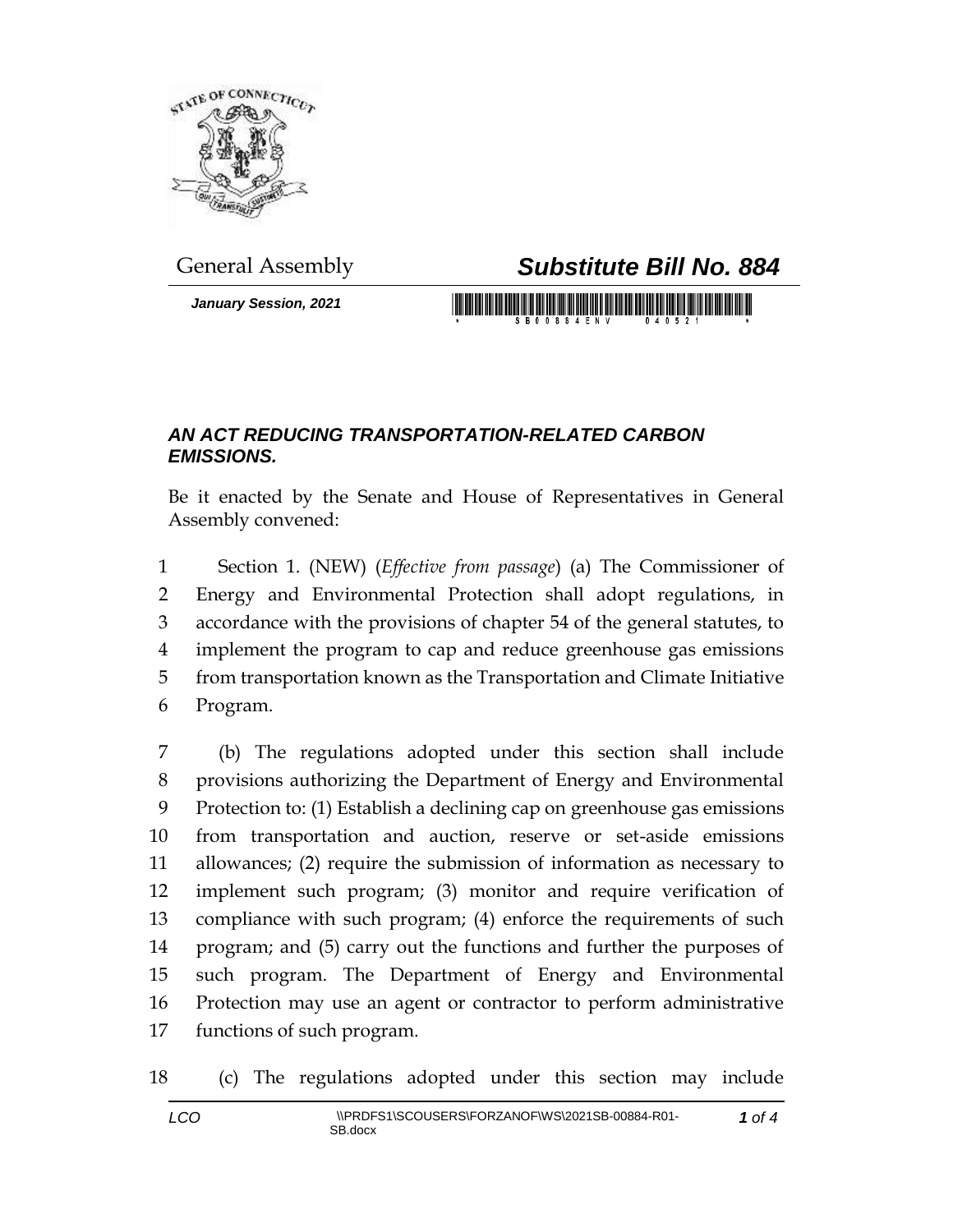provisions to cover the reasonable administrative costs associated with the implementation of such program in this state, including, but not limited to, engagement with communities that are overburdened by air pollution and underserved by the transportation system, as determined by the Commissioner of Energy and Environmental Protection and the Commissioner of Transportation, and to fund assessment and planning of measures to reduce emissions and mitigate the impacts of climate 26 change and to cover the reasonable administrative costs of state agencies associated with the adoption of regulations, plans and policies in accordance with section 22a-200a of the general statutes. Such costs shall not exceed five per cent of the total annual projected allowance value.

 (d) The proceeds of emissions allowance auctions conducted pursuant to this section shall be deposited into a Transportation and Climate account established by the Comptroller as a separate, nonlapsing account within the Transportation Grants and Restricted Accounts Fund. Such proceeds shall not be considered pledged revenue of said fund under section 13b-61 of the general statutes, as amended by this act.

 (e) For the fiscal year ending June 30, 2022, and each fiscal year thereafter, the Department of Transportation and the Department of Energy and Environmental Protection, with the approval of the Secretary of the Office of Policy and Management, shall invest the proceeds of emissions allowance auctions conducted pursuant to this section in strategies designed to reduce greenhouse gas emissions and air pollution from the transportation sector, provided not less than fifty per cent of such auction proceeds shall be invested in a manner designed to ensure communities that are overburdened by air pollution or underserved by the transportation system, as determined by the Commissioner of Energy and Environmental Protection and the Commissioner of Transportation, benefit from transportation projects and policies that reduce emissions from transportation sources.

 (f) There shall be an Equity and Environmental Justice Advisory Board which shall advise the Commissioner of Energy and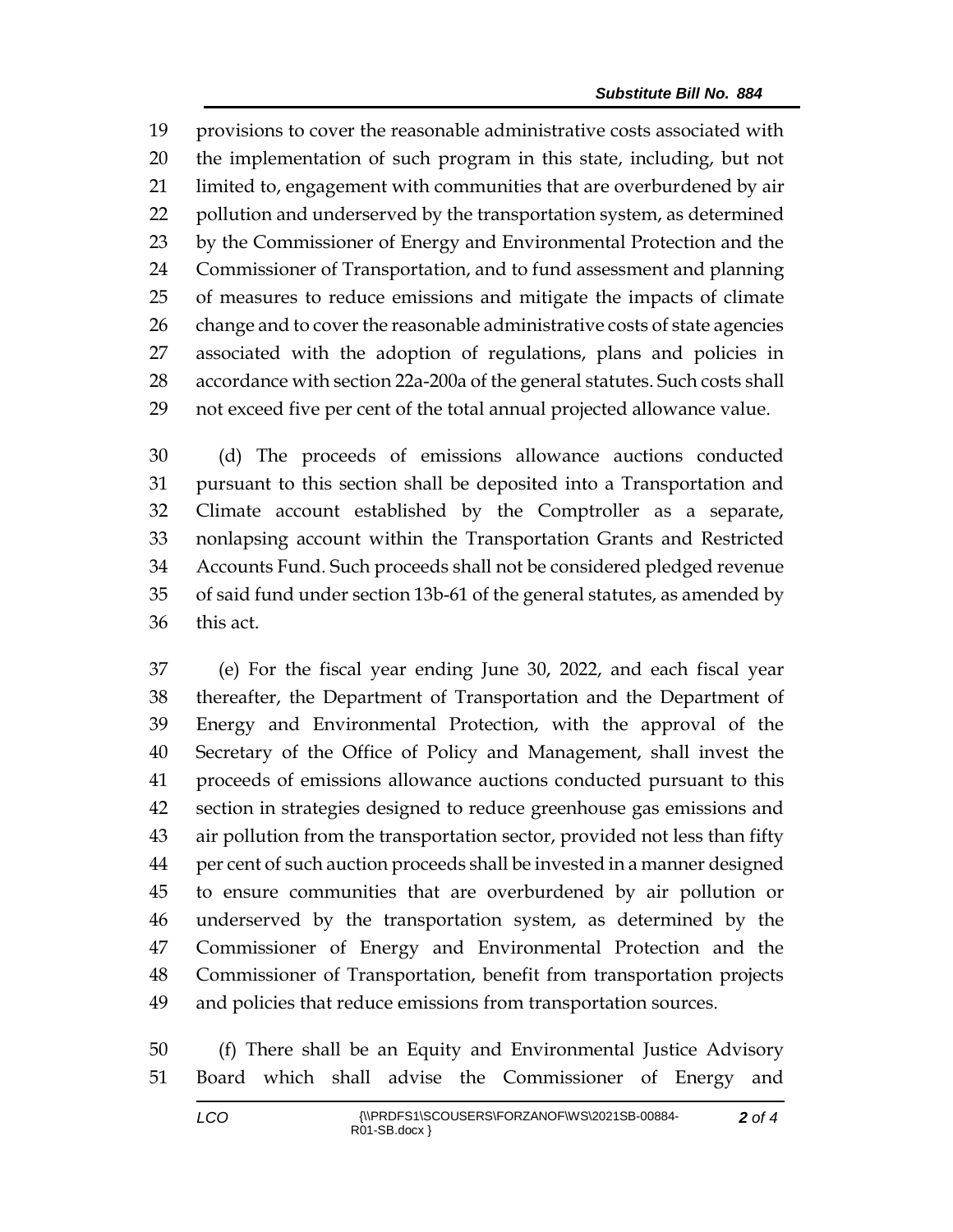Environmental Protection and the Commissioner of Transportation on decision making and equitable outcomes for the program and facilitate input from communities that are overburdened by air pollution and underserved by the transportation system, as determined by said commissioners, with respect to reducing air pollution and improving the transportation system. Said commissioners shall jointly (1) determine the total number of members on the Equity and Environmental Justice Advisory Board, and (2) select the members to serve on the Equity and Environmental Justice Advisory Board. Such members shall consist of stakeholders selected jointly by said commissioners, with a majority of members being residents of communities that are overburdened by air pollution and underserved by the transportation system, as determined by said commissioners. Said commissioners may establish rules, procedures and guidelines for the operation of the Equity and Environmental Justice Advisory Board.

 (g) On or before October 1, 2024, and annually thereafter, the Department of Energy and Environmental Protection and the Department of Transportation shall publish, on each such department's Internet web site, a report of the proceeds and investments of the Transportation and Climate Initiative Program, including the equitable investment of the proceeds. The Department of Energy and Environmental Protection and the Department of Transportation shall provide an annual opportunity for the public to review and comment on such program.

 Sec. 2. Subsection (a) of section 13b-61 of the general statutes is repealed and the following is substituted in lieu thereof (*Effective July 1, 2021*):

 (a) On and after July 1, 1975, there shall be paid promptly to the Treasurer and thereupon, unless required to be otherwise applied by the terms of any lien, pledge or obligation created by or pursuant to the 1954 declaration or part III (C) of chapter 240, credited to the General Fund:

(1) All moneys received or collected by the state or any officer thereof